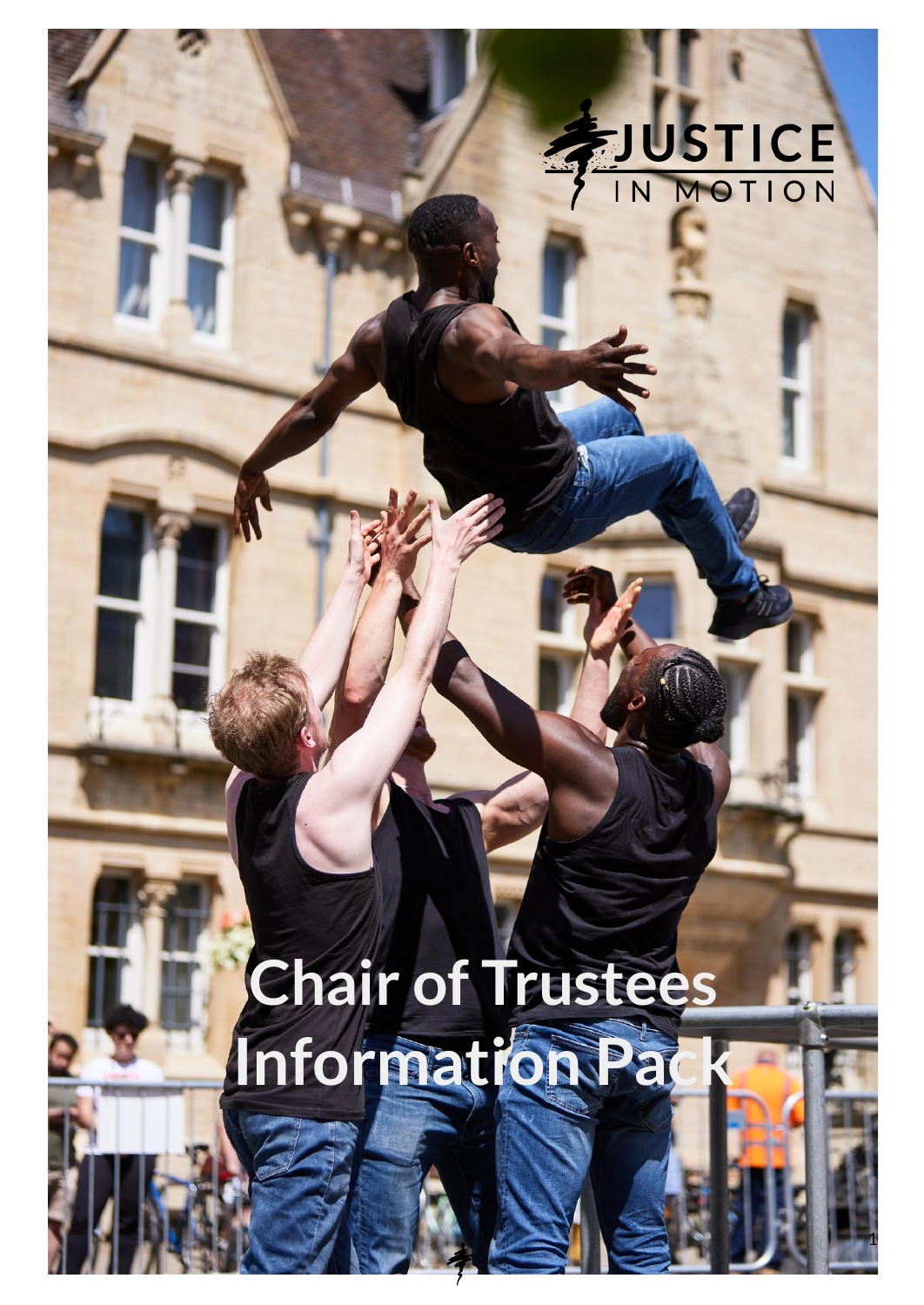# Have you got what it takes to be Chair of our Board?

We are looking for someone to lead our Board as we go from strength to strength in our ambition and activity. The Chair will have a vital role to play in our next period of growth and development.

The Chair will share our ambition and vision, steering our organisation with care and strong leadership. They will be enthusiastic, passionate about the arts, working with and leading the board with intelligence, vivacity and empathy.

They will be keen to represent the diversity of the community and voices less frequently heard. Previous experience as a Chair is not essential, but leadership roles and having an understanding of the public sector and charity regulations are desirable assets.

Justice in Motion is a company that uses all kinds of movement and physical theatre to explore social justice issues. Our aim is to create an impact with the public and help make a change to people's lives.

### Always moving, creating change

#### Our Vision

A standout physical theatre company, powerfully changing lives.

#### Our Mission

To inspire people, through the performing arts, to impact the world for the better.

To advance our mission, we:

- •Create high quality work across artforms
- •Raise awareness about human rights issues
- •Engage, inspire and connect
- •Develop performing arts practice

At Justice in Motion we don't compromise. We explode on the stage. We show you things you didn't think could be done. We are committed to high quality physical outdoor, indoor and digital performances. We pour light on difficult social issues, where dreams are sometimes broken. We ask: what if our society was different?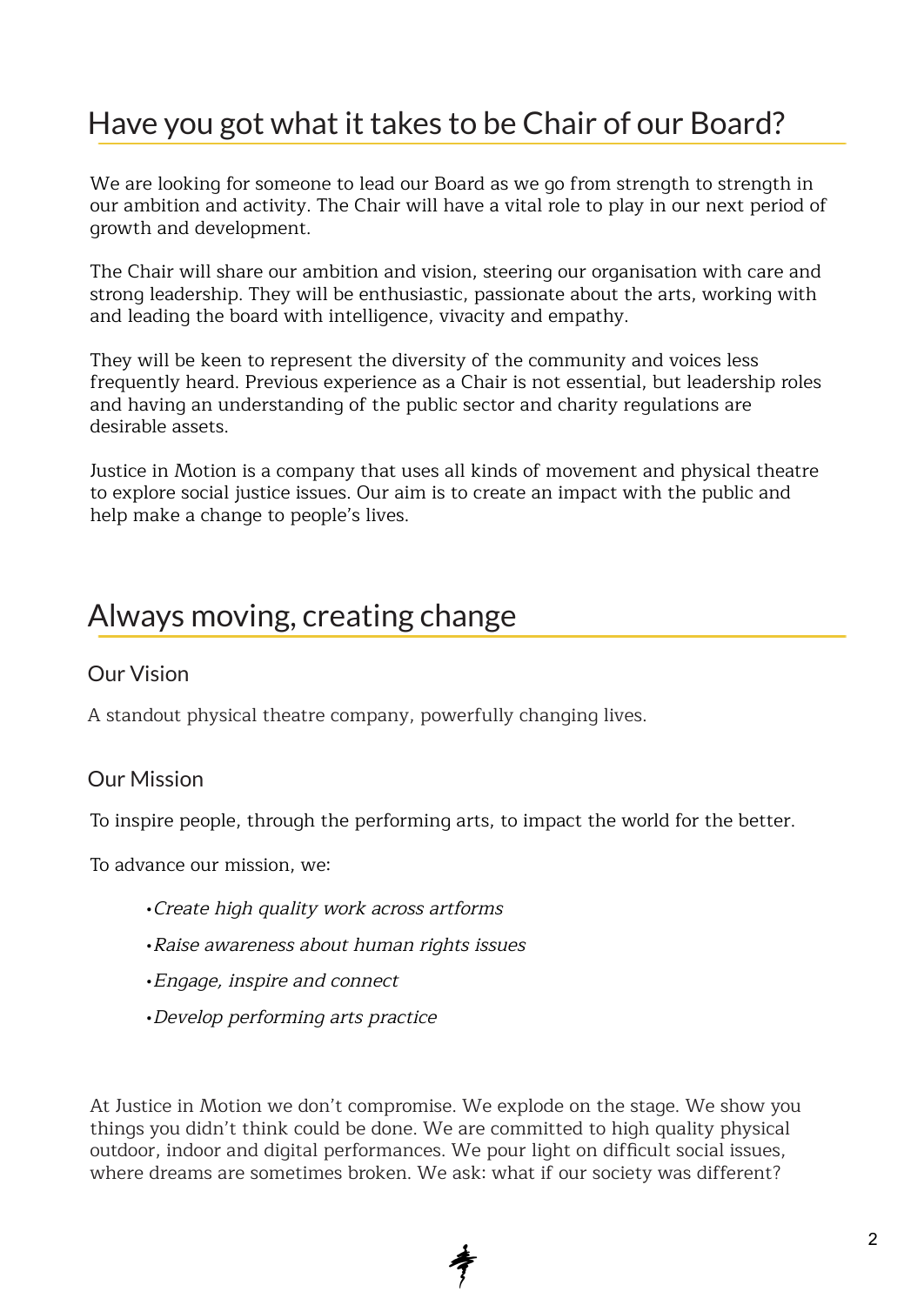Together we find strength and hope in adversity so we can challenge unfairness and embrace justice. Our strength and bond makes every move, jump, twist possible. Absorbed by physical movement, obsessed by social change, we want you to also feel the emotion, the rawness of social injustice as much as we do. But also the beauty and the energy, the stretch of every muscle, the pull of every turn.

Join us, be part of our tribe, learn with us. The thud of our feet, the whirl of our bodies, the spinning of our minds, the gasps, the smiles, the tears, the applause; Together we can reshape the agenda, make a difference, be the change, one performance, one move, one dance at a time.

The company has been well-supported over the last few years. We have made 9 successful Arts Council England (ACE) project grant applications to support research & development and creation of new work about social issues. These include [BOUND](https://www.justiceinmotion.co.uk/show/bound/) (modern slavery), [CONTAINED](https://www.justiceinmotion.co.uk/show/contained/) (migration), [KAIHO](https://www.justiceinmotion.co.uk/show/kaiho/) (immigration) and our first outdoor theatre show ON [EDGE](https://www.justiceinmotion.co.uk/show/on-edge/) (forced labour in the construction industry). We were also successful in securing an ACE Emergency Fund and Culture Recovery Fund grants to support the company due to the impact of COVID-19.

Our most recent touring production, ON EDGE, was commissioned by Without Walls Outdoor Arts Consortium, Brighton Festival and Out There Festival of International Street Arts and Circus. In the summer of 2019, ON EDGE was performed 25 times across 9 UK locations and festivals to a total audience exceeding 8,000. A second tour, rescheduled from 2020, took place in Summer 2021. It visited 7 locations and was performed 18 times to over 5,500 audiences.

We have good partnerships with a number of local authorities and receive core funding from Oxford City Council as a member of their Cultural Partners Network. We also work closely with colleagues at Oxford University – who have supported three separate projects over the last few years – the most recent one being [MOVING](https://www.justiceinmotion.co.uk/show/moving-together/) [TOGETHER,](https://www.justiceinmotion.co.uk/show/moving-together/) a digital project that explores loneliness, isolation and connectivity. This produced more than 40 short videos of location based choreography, a short film, a documentary, online tutorials and flashmobs, as well as filmed impact stories. These have so far reached over 25,000 people.

This year, we are starting development on our next outdoor touring show - CODE which will explore issues around County Lines and gang culture within communities.

Over the last 12 months, we have built up our capacity and resources to focus more on the community engagement aspects of our activity. In 2021-22 we had over 1,000 direct beneficiaries from our education and engagement work. We have developed an innovative creative residency programme that we piloted at Milton Keynes College. This project utilised physical theatre, parkour and devising practice to create and present exciting new work with young people. This pilot has led to new residencies being delivered in school settings and youth clubs, as part of the Oxfordshire Cultural Education Partnership 'Feeling Safe' programme and community arts festivals being held at Warwick School and Wolvercote Youth Club.

Fundraising from private, public and corporate routes is critical to the company. Over the last few years, we have secured funding from Christian Arts Trust, OxLEP, Trust Greenbelt, LUSH, The Lions, Unity Theatre Trust, Milton Keynes Community Foundation, Midcounties Co-operative and most recently the Armed Forces Covenant

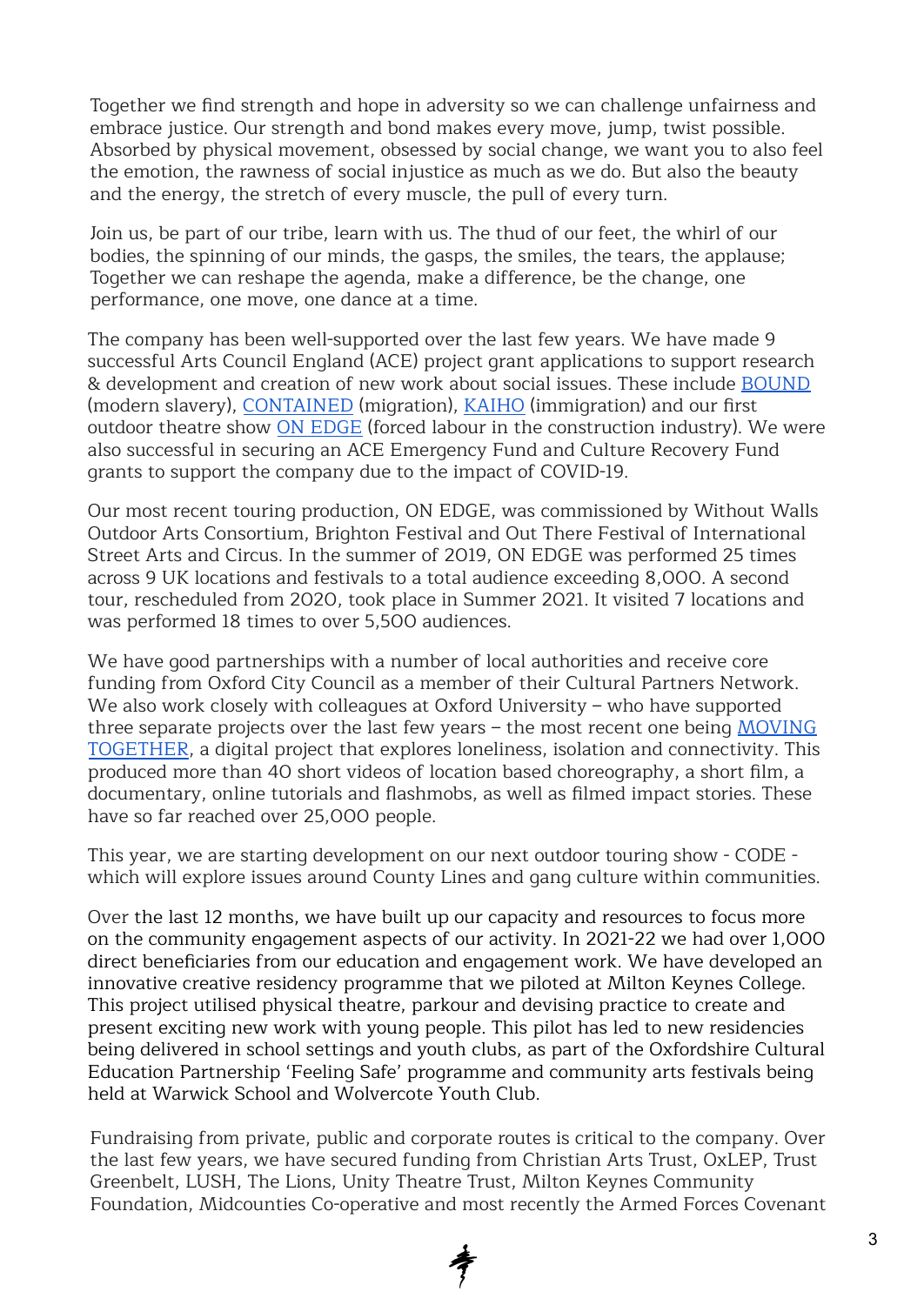Fund. Corporate support has been secured from the Chartered Institute of Building, Great Portland Estates, Lucy Group, Constructing Excellence, and Penningtons Manches. We also have a private donor network that currently generates in excess of £10,000 per annum.

We are now going through the process of applying to Arts Council England in hope of becoming a National Portfolio Organisation starting in 2023.

# Management and Governance

Justice in Motion is made up of freelance staff across management, administrative and creative functions. The company is led by Artistic Director and Trustee, [Anja](https://www.justiceinmotion.co.uk/team/anja-meinhardt/) [Meinhardt](https://www.justiceinmotion.co.uk/team/anja-meinhardt/). Other roles are carried by Darren [Walter](https://www.justiceinmotion.co.uk/team/darren-walter/) (Executive Producer), [Gill](https://www.justiceinmotion.co.uk/team/gill-jaggers/) [Jaggers](https://www.justiceinmotion.co.uk/team/gill-jaggers/) (Marketing Manager), and George [Mayfield](https://www.justiceinmotion.co.uk/team/george-mayfield/) (Social Media Manager & Community Builder).

The Board of Trustees is non-executive, currently led by interim Chair Matt [Francis.](https://www.justiceinmotion.co.uk/team/matt-francis/) He is joined by four other members who play an essential role in supporting the organisation's mission by giving their time and expertise to strengthen and support the continual development of the company and advocating its work. They are **[Brian](https://www.justiceinmotion.co.uk/team/brian-wilkinson/)** [Wilkinson](https://www.justiceinmotion.co.uk/team/brian-wilkinson/), [Hannah](https://www.justiceinmotion.co.uk/team/hannah-hartley/) Hartley, Anna [Barker](https://www.justiceinmotion.co.uk/team/anna-barker/) (on sabbatical) and Anja Meinhardt.

We are seeking to strengthen our Board and increase the number of its members to support the next chapter of our development. The new Chair would gradually take on the role in the coming months and be fully in place by February 2023 in time to mark our tenth anniversary year. This is a fantastic time to help lead and develop the company into the next 10 years, to adapt to the changing environment since COVID-19, sustain our growth, reach more people in new and creative ways and to maximise the opportunities ahead.

# The Role of Chair

We are looking for someone who will be excited about this opportunity and keen to dive in and support our relatively small company to grow in influence and broaden our audience. You will be a confident leader, an able communicator, with imagination, drive, organisational skills and a strong commitment to the arts as a vehicle for social change.

As well as committing to attend our quarterly meetings and our annual Trustees Away Day, your support may include sharing your skillset or area of expertise, promoting our company amongst your personal and professional networks, help fundraising activities and contribute financially if feasible, as well as generally supporting our small but committed staff team, especially our Artistic Director.

The role is voluntary. Travel and other expenses will be repaid (such as childcare or access expenses etc.)

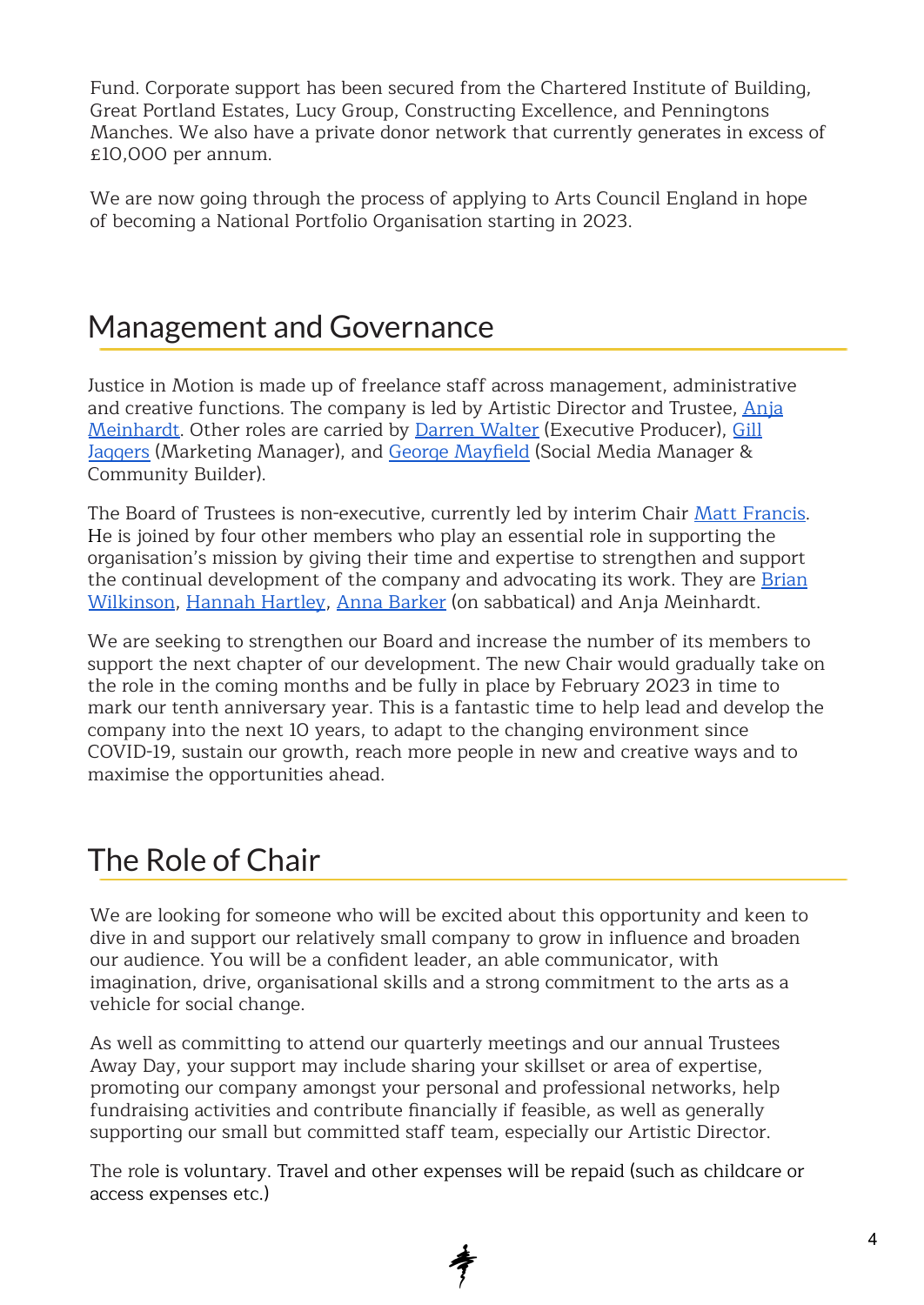#### INTRODUCTION

Members of our Board are not expected to be experts on every aspect of the company's legal standing and general operations. They are expected to:

Act in good faith and with honesty and integrity. Act with care, diligence and skill

**◆** Declare any conflicts of interest

Ensure the organisation complies with its statutory obligations (with regards to matters such as tax, insurance, employment, charity status etc)

#### CODE OF CONDUCT

- Be committed to the mission and uphold the values of Justice in Motion, which are based on the Christian faith
- Focus efforts on the mission of Justice in Motion and not personal goals
- Accept the responsibility of office and share power, in order to work as a productive and collaborative leader of the Board of Trustees
- Support in a positive manner all actions taken by the Board of Trustees, even when in a minority position on such matters
- Respect confidentiality when and where it needs to be applied. Act in a manner consistent with this code of conduct

#### KEY RESPONSIBILITIES

#### CORE FUNCTIONS

- Provide leadership to the board and ensures Trustees fulfil their duties and responsibilities for the proper governance of the charity
- Support and, where appropriate, challenge the Artistic Director
- Ensure the board as a whole works in partnership with the core staff team
- Chair regular Trustee and Away Day meetings
- Ensure clarity of vision, ethos and strategic direction
- Hold senior staff accountable for the performance of the company
- Oversee financial performance of the company, be a bank account signatory and ensure the organisation is focused on sustainability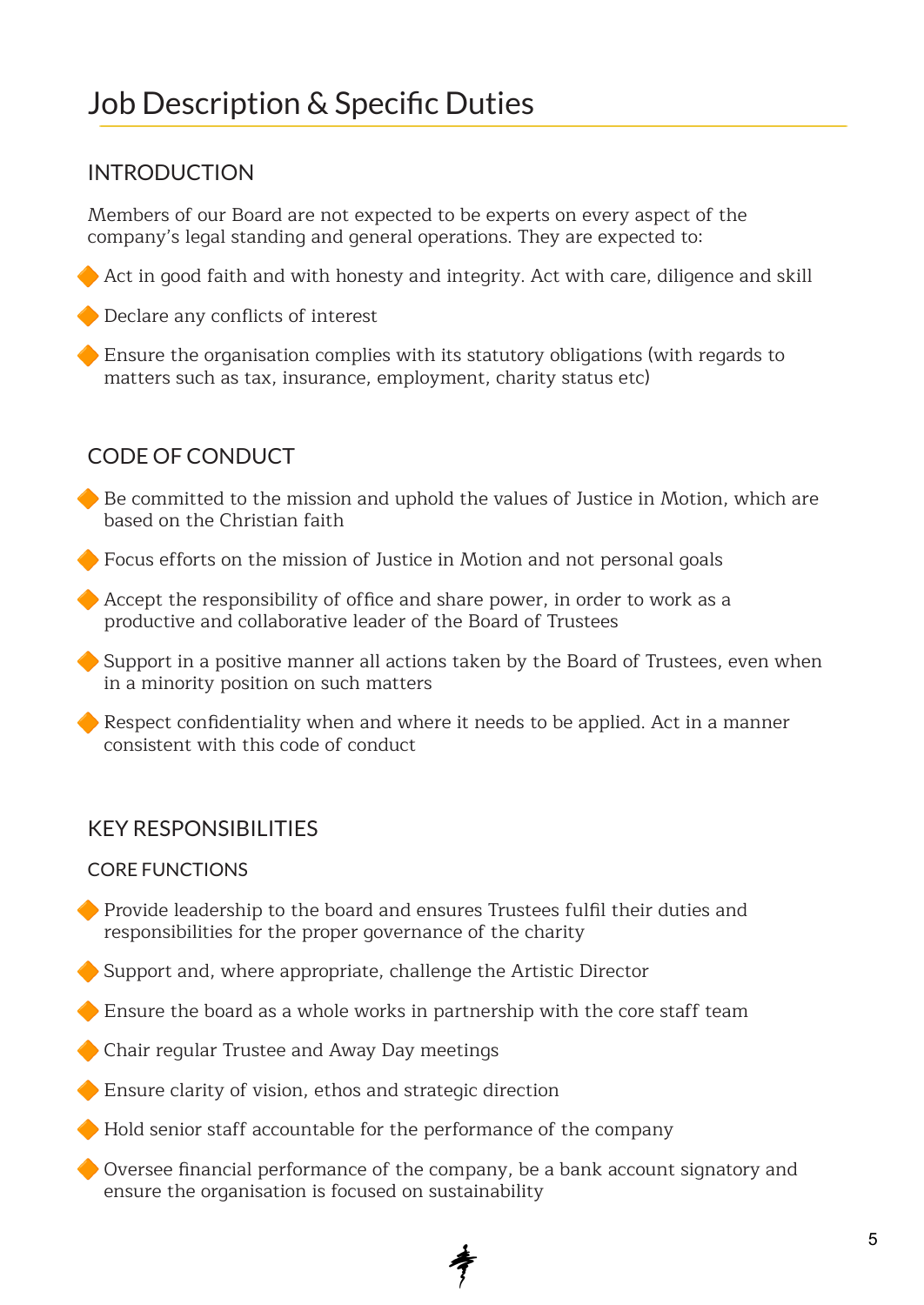#### SPECIFIC DUTIES

#### **Artistic:**

To decide and regularly review Justice in Motion's mission and creative plans

◆ To be a sounding board for the development of the artistic programme, providing encouragement and supporting risk where appropriate

◆ Support Justice in Motion's growing Creative Engagement programme by advising and guiding on appropriate methods of engagement for the communities we work with and all findings reported with accuracy and authenticity

#### **Legal:**

◆ To ensure Justice in Motion operates within the law pertaining to its status as a registered charity

 To ensure Justice in Motion fulfils the charitable objectives as set out in its governing document

#### **Financial:**

 $\bullet$  To safequard the company's assets. To allocate resources wisely

To be accountable to funders and fulfil their requirements

 Ensure the necessary financial controls are in place and adhered including the timeliness and completeness of financial reporting.

#### **Fundraising:**

◆ To actively contribute to the development of a fundraising strategy and the delivery of fundraising activities

To be accountable to funders and fulfil their requirements

#### **Employment:**

◆ To adhere to our Equality, Diversity, Inclusion and Belonging policy

 To ensure all the legal employment requirements are fulfilled. Lead an annual review for Artistic Director

Ensure an appropriate reporting mechanism between the Board and Senior Staff

#### **Health and Safety:**

◆ To review and advise on the health and safety policy, and monitor incidents

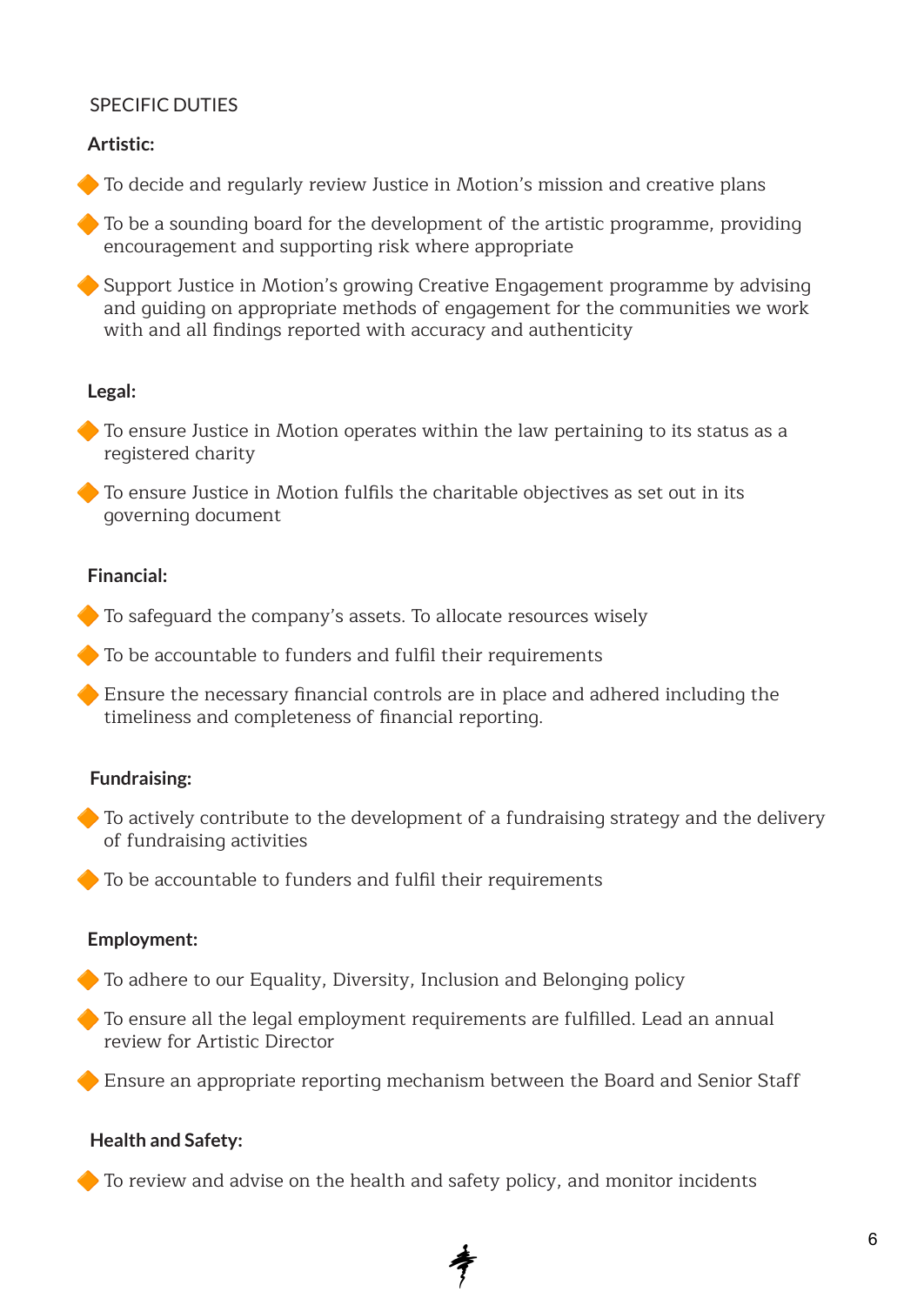#### **Business Plan:**

◆ To contribute to, monitor, review, update and approve the business planning on a regular basis

#### **Safeguarding:**

◆ To ensure that appropriate policies and procedures for safequarding are in place and supported by regular review and staff training

#### **Advocacy:**

◆ To represent and promote Justice in Motion's interests in the broader community, external networks and developing influential partnerships

 To suggest fundraising, performance and partnership opportunities, support fundraising activities, and attend key events

You can find more information about the general role of a Chair of Trustees on the National Council for Voluntary Organisations (NCVO) website <https://knowhow.ncvo.org.uk/governance/RoledescriptionChair.pdf>

# Skills

We intend that our board membership overall has the skillset required to support our charity and our organisational aims:

As Chair, a previous leadership role would demonstrate your ability to steer the board and support staff in achieving the company's objectives

An understanding of charities and how to work within a charitable organisation

 An understanding of charity law supporting our activities within its legal framework

 Experience of working in the performing arts sector will be of great benefit to our overall planning and help us thrive as a business

 Experience of fundraising - as we stride forward with strong ambitions for our company, a long term fundraising programme will be needed to fulfil our goals

We want to grow and strengthen our youth and community participation programmes. Any previous experience in youth and education work would support this

Knowledge of HR would benefit our plans to employ more staff for our future projects

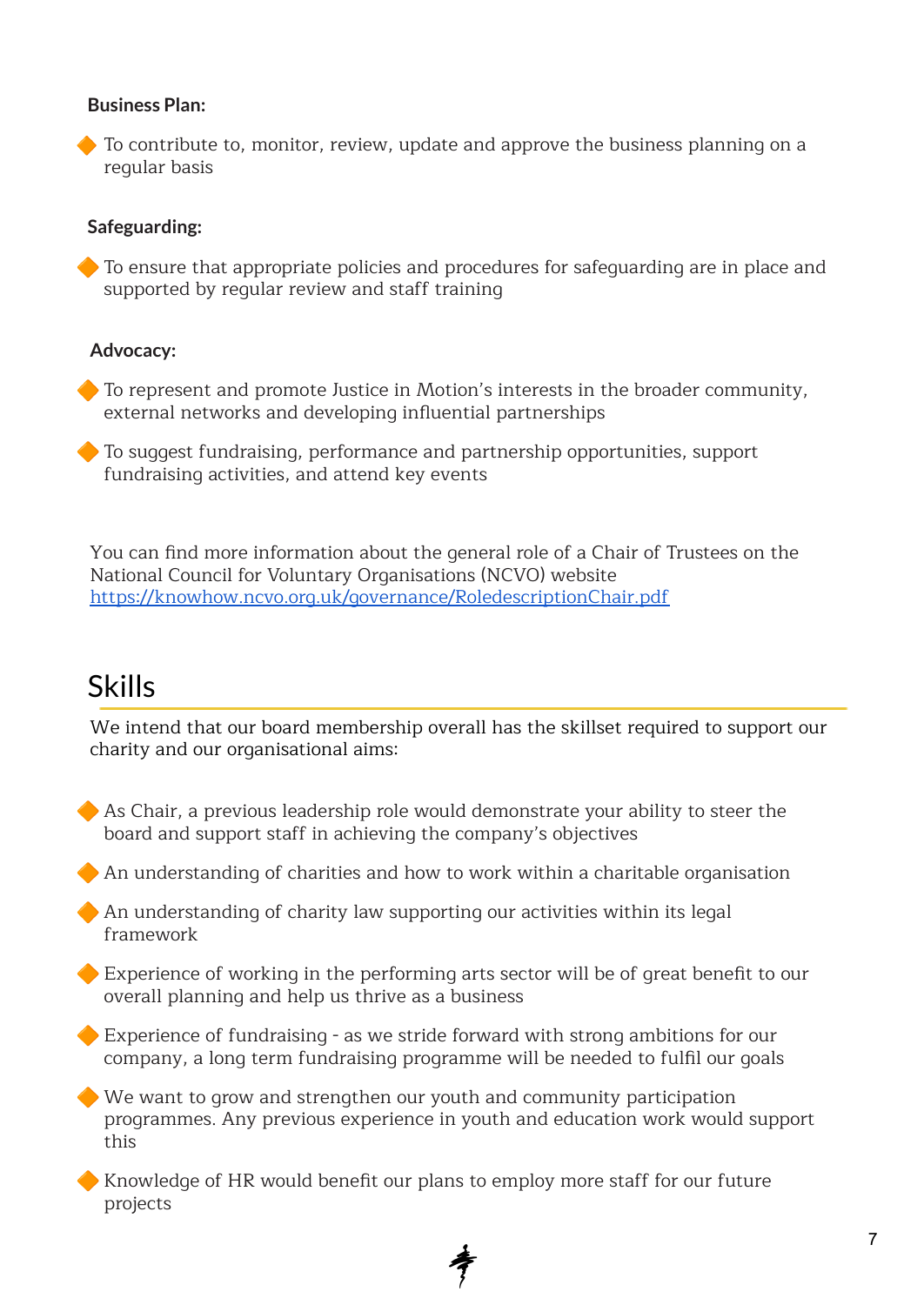# The Commitment

We hold a Trustee meeting each quarter (occasionally more frequently if required) including a Trustee & Core Team Away Day once each year for reviewing, strategic planning and a time to socialise together.

We welcome Trustees considering other ways to offer services voluntarily. Examples from current trustees have included: reviewing our company accounts, support in organising events, being part of the prayer team and sending prayer updates to supporters, volunteering at productions, finding storage space for our set, securing an office space, bringing potential supporters to company productions, promoting productions on social media and making donations to the organisation. All services are offered voluntarily and can be based on your skills and availability.

Our quarterly meetings currently take place on Zoom and our annual Away Day takes place in or near Oxford in person. Additional support or arrangements can be made depending on the requirements of individuals and any out of pocket expenses will be reimbursed.

The appointee will operate as Chair Designate for the first six months of tenure, working alongside our interim Chair to ensure a smooth transition. The Chair and Trustees will hold their position for an initial 2 year period, which can be renewed in line with our constitution.

# Interview and Appointment Process

#### How to Apply

We strongly encourage everyone to get in touch with Artistic Director [Anja](mailto:info@justiceinmotion.co.uk) [Meinhardt](mailto:info@justiceinmotion.co.uk) before applying to have an informal chat about the role.

When you are ready to apply, send us a CV and covering letter, or alternatively a short video or audio file, highlighting your skills and experience, and state why you want to become the Chair of the Board of Trustees. If you have access needs please let us know if you would like to apply in a different way.

All shortlisted candidates will be invited to attend an online interview with the Artistic Director and other members of the Board of Trustees.

We are particularly keen to have a more diverse board representative of the population. We welcome applications to the Board of Trustees from anyone who has a disability, people from the global majority and individuals earning less than the national median income. Formal qualifications are not required for the role but passion, drive and skills, irrespective of your background.